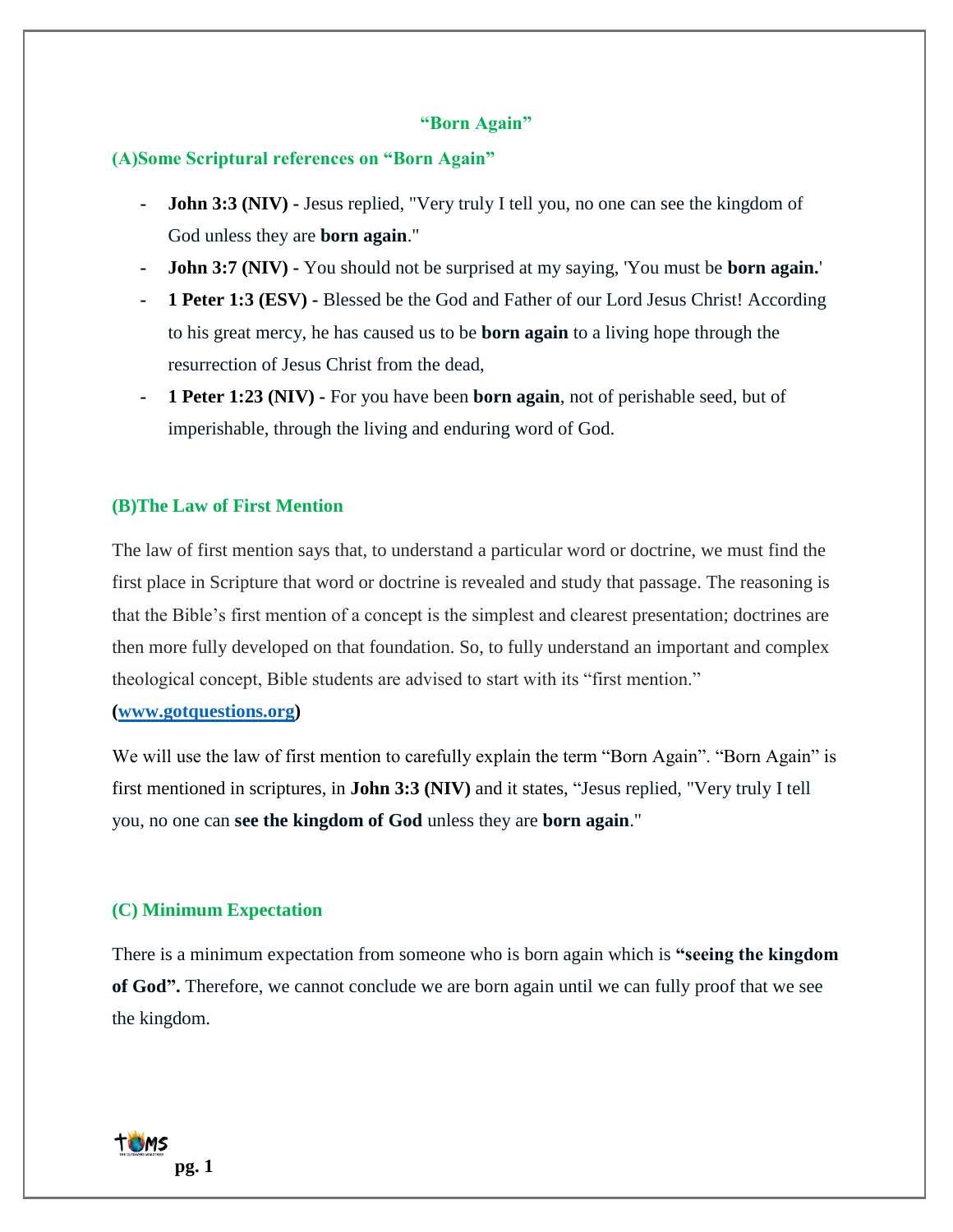-The kingdom of God is simply God's ways of doing things. To "see" the kingdom (Greek word for "see" is "**horaó**") is therefore "to perceive" "attend to" things in a manner that God will perceive and attend to them"

-Therefore, to see the kingdom of God as stated in John 3:3 is to do things in a manner that God will do them. "A person who is Born Again is one who perceives and attends to things in a manner that God will."

-The only way to be Born Again is to live by the word and we can only live by the word when we invest time in fellowship with the Father through prayer and study of the word. Also, by close communion with the Spirit of God.

#### **(D) Requirements**

-You must be "Born Again" - **John 3:7 (NIV) -** You should not be surprised at my saying, 'You must be **born again.**'

-In order to be "Born Again", we need to accept Jesus Christ as "Savior" and "Lord". And this is in according to

\***John 3:16 (NIV)** - For God so loved the world that he gave his one and only Son, that whoever believes in him shall not perish but have eternal life.

\***Romans 10:9-10 (NIV)** - If you declare with your mouth, "Jesus is Lord," and believe in your heart that God raised him from the dead, you will be saved. For it is with your heart that you believe and are justified, and it is with your mouth that you profess your faith and are saved.

# **(E) "Jesus as Savior"** and **"Jesus as Lord"**

-It is possible to receive Jesus as "Savior" and not "Lord". However, it is impossible to have Jesus as "Lord" and not "Savior."

- To have Jesu as Savior, is simply fulfilling **John 3:3 (NIV) -** Jesus replied, "Very truly I tell you, no one can **see** the kingdom of God unless they are **born again**."